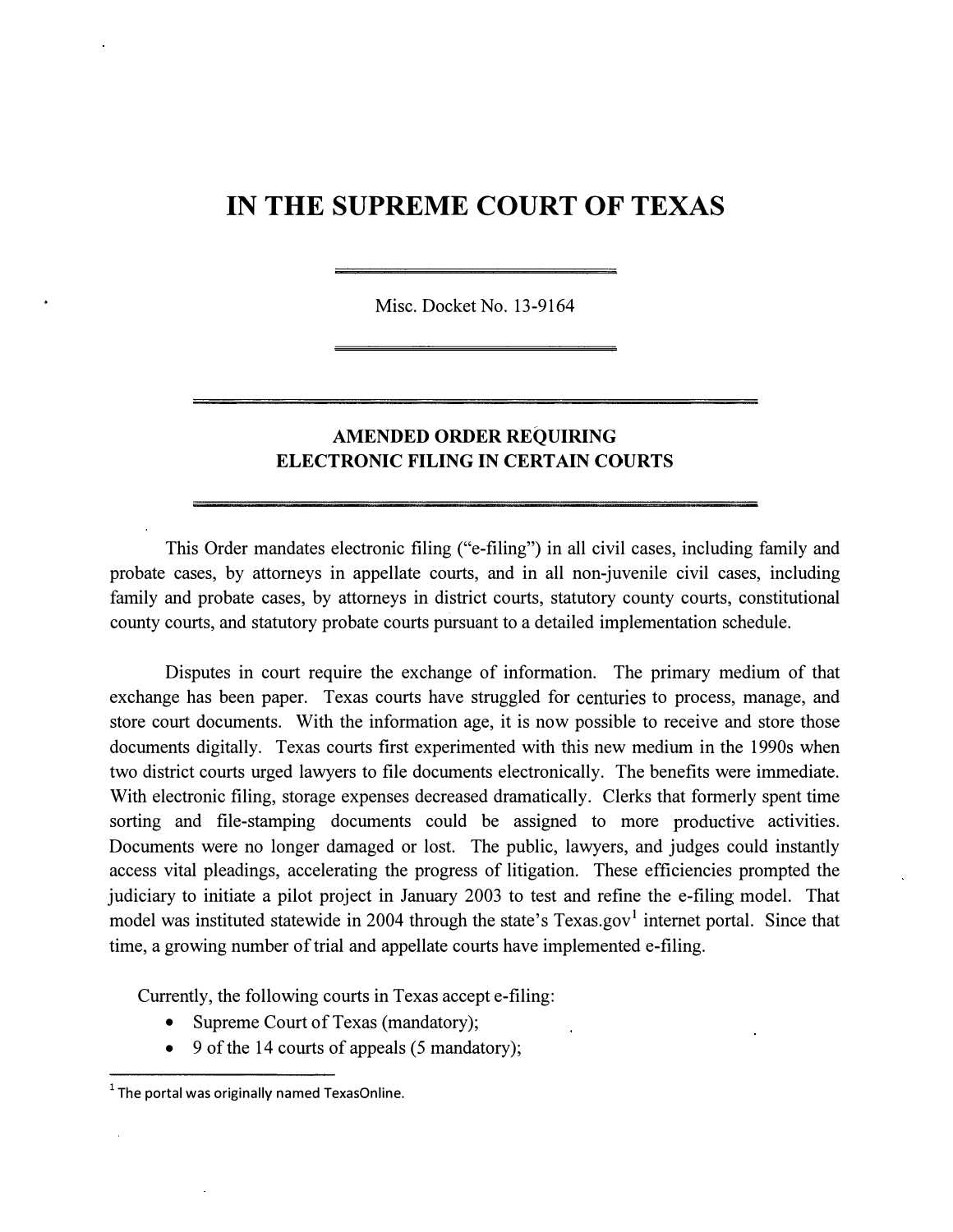- 236 district courts and 81 county courts covering 51 counties and more than 80% of the state's population (mandatory in a few district courts);
- 7 statutory probate courts covering 7 counties; and
- 28 justice courts covering 12 counties.

While most of these courts have accepted e-filings through the Texas.gov portal, several courts have adopted systems that diverge from the Supreme Court's e-filing exemplar. As a result, Texas litigants and attorneys confront several different systems and must master the requirements for each. Without a centralized and uniform portal for accessing court case information, the advantages of filing electronically are greatly diminished.

The federal courts, including the bankruptcy courts, district courts and courts of appeals, offer e-filing through a unified, nationwide system, and most of those courts require lawyers to file electronically. Twenty-three states mandate e-filing to varying degrees. These courts have reported dramatic improvements in efficiency and decreased costs.

This Court convened a hearing on December 8, 2011, to assess the benefits and drawbacks of creating a uniform statewide e-filing system. The Court received testimony from the Chair of the Judicial Committee on Information Technology, a district judge, four district clerks, a representative of the current e-filing vendor, a representative of an e-filing service provider and a law firm technology officer. The Court also received numerous written comments. Almost all of the individuals who testified at that hearing and submitted written comments supported mandatory e-filing and implementation of a uniform statewide system.

The testimony revealed a number of benefits to e-filing in Texas courts, including quicker access to e-filed documents; increased efficiency for attorneys and litigants; reduced printing and mailing costs for attorneys and litigants; reduced storage costs for clerks; greater security of court documents in the event of disaster; more efficient use of court staff, as employees typically assigned to accept documents at the clerk's office counter can be retrained for higher skilled positions; and increased transparency and access to the courts. Information can generally be found more quickly in an e-filed document because of the capacity to search for words and phrases. Documents can also be easily cross-referenced and hyperlinks can facilitate direct citation to other filings, legal databases, and exhibits. All of this enhances the quality of legal advocacy and the quantity of information the tribunal possesses when deciding the case.

The testimony also revealed a number of concerns, including the high cost of e-filing associated with the "toll-road" structure of the current system, which requires litigants to pay a fee each time a document is e-filed; the current system's inability to allow certain government<sup>2</sup>

 $2$  Government filers referenced here are those which are not statutorily required to pay filing fees.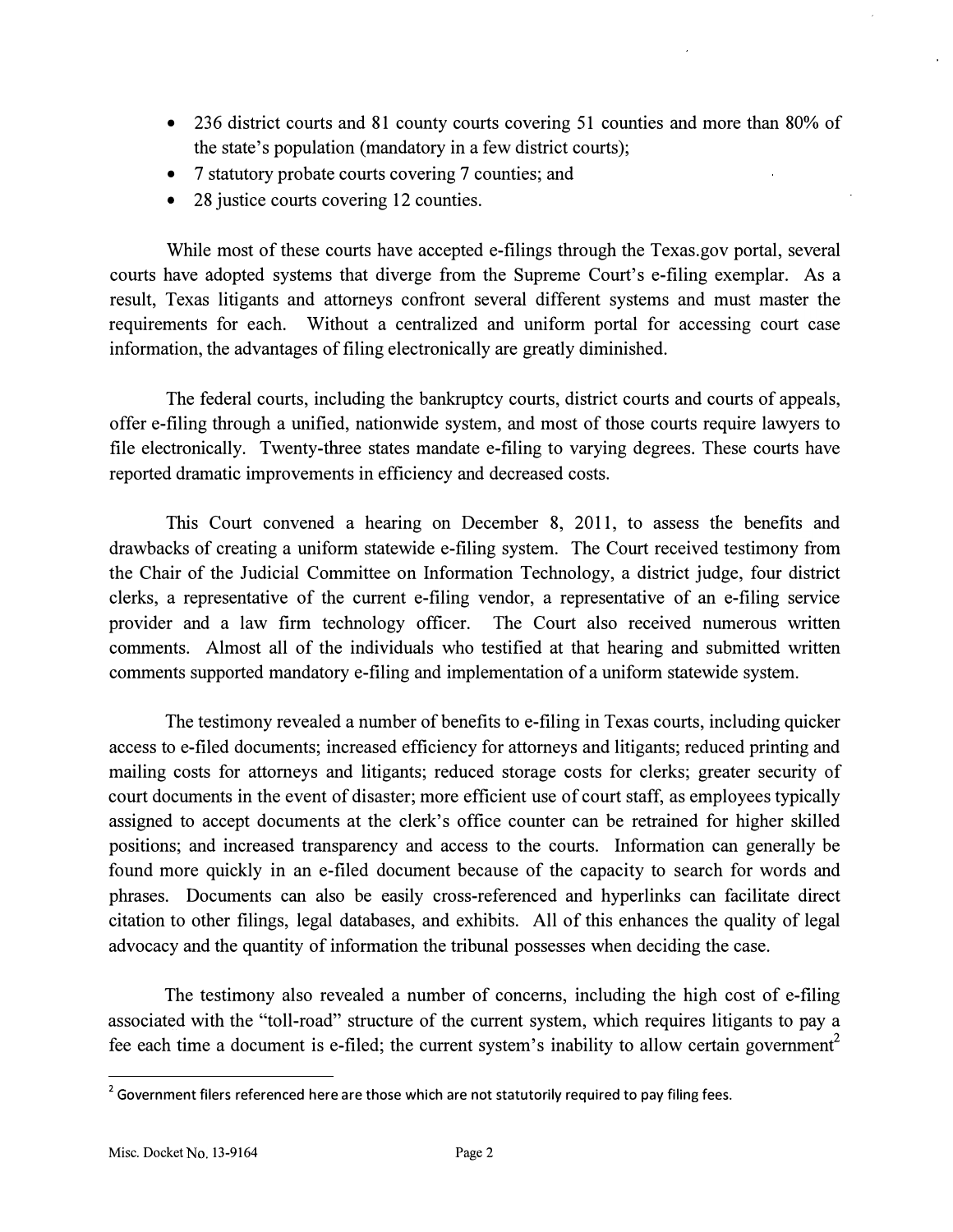and indigent filers to e-file documents at no cost; the decentralized nature of the current system and accompanying local e-filing rules; and the inability of the current technology to handle an increase in filings.

While considering the information received at the hearing, the Court learned that the vendor who managed the Texas.gov system would not renew its contract. Accordingly, unless appropriate measures were taken, e-filing would expire in Texas in August  $2012$ .<sup>3</sup> The Court, the Judicial Committee on Information Technology ("JCIT"), the Department of Information Resources, and others determined that it would be prudent to seek a new vendor. The Office of Court Administration ("OCA") procured and signed a contract with a new vendor to provide efiling to all Texas courts. The new e-filing manager ("EFM") system drastically reduces the cost of e-filing and electronic service. The EFM will also permit indigent and certain government filers to submit documents at no cost. Finally, the new system will be scalable to handle as many filings as necessary and will allow for better integration with existing case management software in the courts.

This Court relies on JCIT to develop policy recommendations for the Judiciary on matters relating to technology. JCIT has spent the last several years evaluating the existing efiling structure and determining how to improve service to the courts and citizens of Texas. After much study, JCIT recommended that the Court "mandate a statewide, uniform system of efiling for all courts with a phased implementation starting with the most populous counties."

After considering the testimony, both oral and written, provided at the Court's hearing, along with the recommendations of JCIT regarding e-filing, the Supreme Court of Texas concludes that mandatory e-filing in civil cases will promote the efficient and uniform administration of justice in Texas courts.

## Accordingly, it is ORDERED that:

- 1. This Order requires e-filing by attorneys in all civil cases, including family and probate cases, at the Supreme Court of Texas and courts of appeals, and in all non-juvenile civil cases, including family and probate cases, at the district courts, statutory county courts, constitutional county courts, and statutory probate courts.
- 2. E-filing will be mandatory in the Supreme Court of Texas and in all civil cases in the courts of appeals effective January 1, 2014.

<sup>&</sup>lt;sup>3</sup> An eighteen month extension was negotiated between DIR and the current vendor to allow for a transition to a new vendor.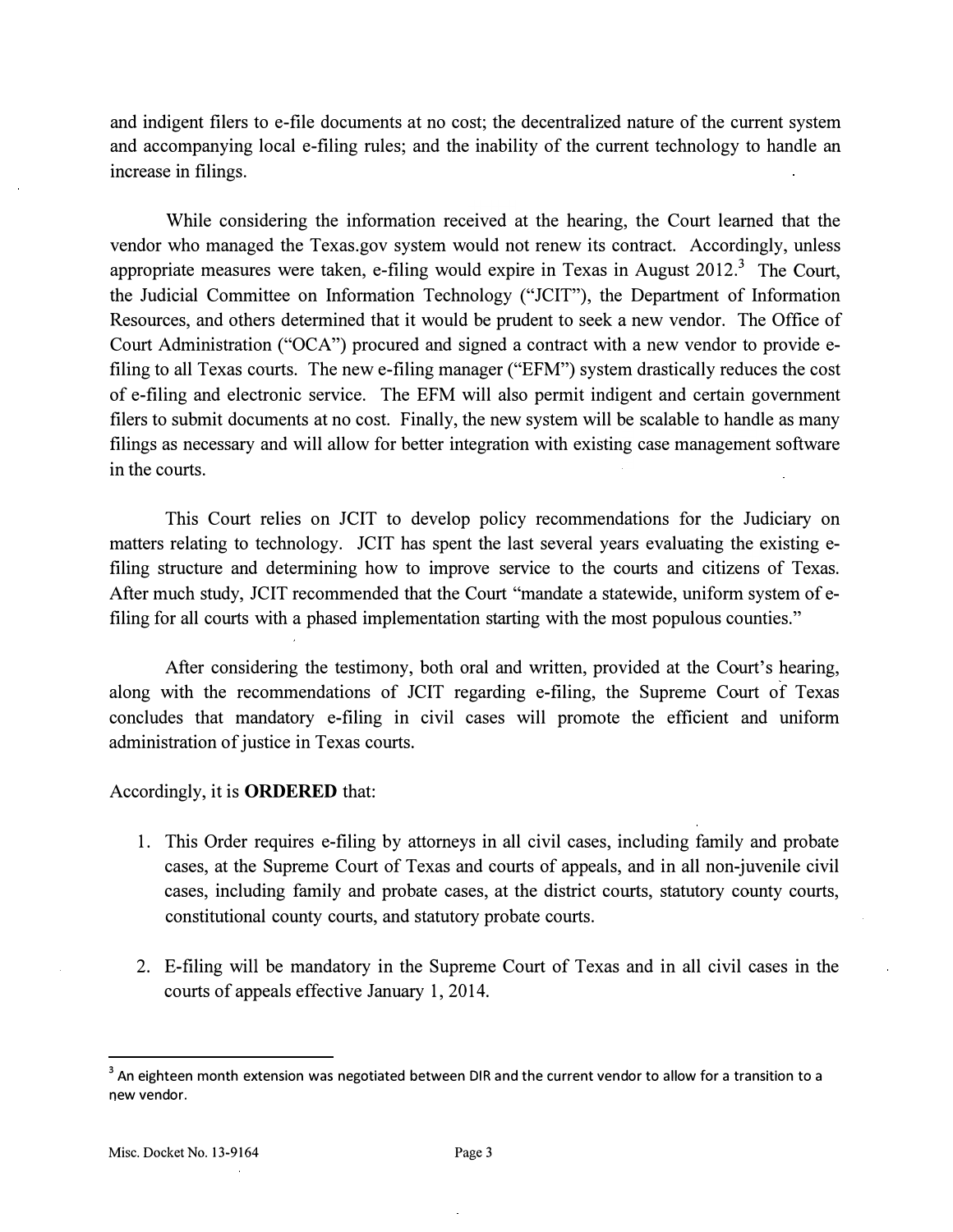- 3. E-filing will be mandatory in all non-juvenile civil cases in the district courts, statutory county courts, constitutional county courts and statutory probate courts as directed above according to the following implementation schedule based upon the counties' 2010 Federal Census population:
	- a. Courts in counties with a population of 500,000 or more- January 1, 2014
	- b. Courts in counties with a population of 200,000 to 499,999- July 1, 2014
	- c. Courts in counties with a population of  $100,000$  to  $199,999$  January 1, 2015
	- d. Courts in counties with a population of 50,000 to 99,999- July 1, 2015
	- e. Courts in counties with a population of 20,000 to 49,999- January 1, 2016
	- f. Courts in counties with a population less than  $20,000 \text{July } 1,2016$
- 4. Once a court is subject to mandatory e-filing under this Order, attorneys must e-file all documents in civil cases, except documents exempted by this Order or rules adopted by this Court, through the e-filing manager portal provided by OCA. Attorneys must not file documents through any alternative electronic document filing transmission system (including fax filing), except in the event of emergency. Persons not represented by an attorney may e-file documents, but e-filing is not required.
- 5. Once a court is subject to mandatory e-filing under this Order, courts and clerks must not offer to attorneys in civil cases subject to this Order any alternative electronic document filing transmission system (including fax filing), except in the event of emergency. And courts and clerks must not accept, file, or docket any document filed by an attorney in a civil case that is not filed in compliance with this Order, except in the event of emergency.
- 6. The Supreme Court will adopt rules governing e-filing and e-service in accordance with the mandate schedule above.
- 7. Courts or clerks who believe they cannot comply with this Order by the implementation date specified may petition the Supreme Court for an extension, which may be granted for good cause shown.

This Order supersedes and vacates Misc. Docket No. 12-9206, dated December 11, 2012, and Misc. Docket No. 13-9092, dated June 24, 2013.

SO ORDERED, this  $\mathbf{G}^{W}$  day of December, 2013.